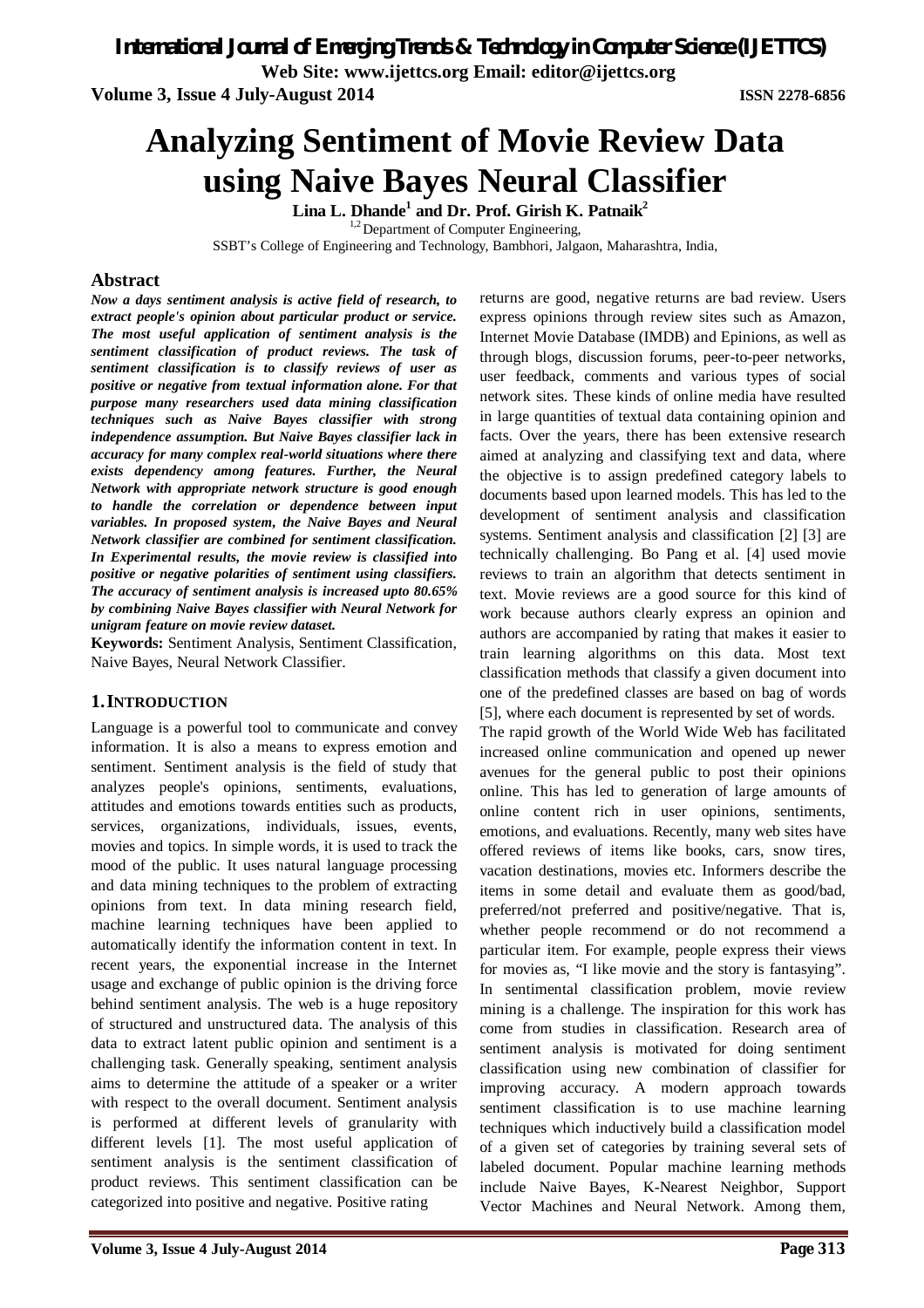Naive Bayes classifier is more appropriate to be extended. Many researchers have done sentiment classification by using Naive Bayes classifier. But Naive Bayes classifier has major limitation that the real-world data may not always satisfy the independence assumption among attributes. Hence, it affects the accuracy of Naive Bayes classifier. So combine other method with Naive Bayes for sentiment analysis. Objective of this work is to effectively classify movie review in positive and negative polarities and to increase the accuracy of sentiment analysis. In data mining, Naive Bayes and Neural Network classifier is used for classification task. Naive Bayes classifier is simple probabilistic classifier. It is a technique that applies to a certain class of problems, namely those that can be phrased as associating an object with a discrete category. The performance of Naive Bayes is poor when features are co-related to each other. The Neural Network is good enough to handle the correlation and dependence between input variables. So by combining Naive Bayes classifier with Neural Network will increase the accuracy of sentiment classification in real world dataset. Naive Bayes Neural classifier is proposed to classify the standard movie dataset. The paper proceeds as follows. Section 2 presents the related work of sentiment analysis. Naive Bayes classifier, Neural Network classifier and Naive Bayes Neural classifier is presented in Section 3. Section 4 presents the experimental setup of proposed system with result. Discussion is discussed in Section 5. Finally conclude the paper and future work.

#### **2.Related Work**

Much work has recently been undertaken in sentiment analysis over the last few years. Pang and Lee [4] gives an excellent review. Work has been done specifically on sentiment analysis and even more recently work has been carried out on mining tweets from Twitter. DENG et al. (2011) uses sentiment analysis for Stock Price Prediction in [6]. The classifier tries to classify the review into positive or negative category. The classification result will be the basis of the rating. With the proportion of positive and negative reviews, the system could provide the rating information to end users. Bo Pang et al., in [4], presented sentiment classification using machine learning techniques. For the effectiveness of classification of documents by overall sentiment used learning methods Naive Bayes, Maximum Entropy classification and Support Vector Machines. The unigrams and bigrams features were used for classification. The movie-review corpus with randomly selected positive sentiment and negative sentiment reviews were used for experimental setup. Result of the machine learning algorithms clearly surpasses the random-choice baseline of 50%. Authors also handily beat two human-selected-unigram baselines of 58% and 64% and performed well in comparison to the 69% baseline achieved via limited access to the test-data statistics. Whereas the accuracy achieved in sentiment

classification is much lower when compared to topic based categorization. Authors proposed system which effectively classifies movie reviews in polarities but it require more training time for all of three classifiers. Yaying Qiu et al., in [7], constructed extend bayes model with assigning weights to important features. Authors have researched problems in how to classify Chinese text efficiently and effectively. For that purposed authors used the approaches with Naive Bayes and CF methods are used to measure the relevance between a feature and a category to make up the deficiency of CHI-Square statistic method. Authors select best features based on a proposed method called CHCFW to reinforce the distribution of key features in the document and remove the disturbed features. Experiment result had shown that how the size of best feature set by chosen influence the accuracy using the CHCFW method and the ratio of training set is 80%. Authors effectively classify Chinese text but some problems needs to be improved that is calculate the weight of each feature which needs a relatively long time, therefore, the whole process is somehow time consuming. Duan et al., in [8], presented mining online user reviews for both quantitative aspects and textual content from multi-dimensional perspectives. In recent years, online user generated content exploded which revolutionizing the hotel industry. Online user generated reviews for the hotel industry used as data source. Experiment had shown the results of sentiment analysis with increasing accuracy in measuring and capturing service quality dimensions. That was compared with existing text mining studies. After used econometric modeling technique to examine the potential differential effect of different service quality dimensions. Tao Xu et al., in [9], used online forum for sentiment analysis. The online forum like BBS provides a communication platform for people to discuss and express their views. Back-Propagation Neural Network (BPNN) used for extracted feature and Vector Space Model (VSM) used for represented text documents as vectors which is an algebraic model. Experiment had shown three layer Neural Networks to predict hotness of a topic. The Neural Network consisted the input layer has four neurons, hidden layer has eight neurons and output has one neuron. Approach is divided into data collected and preprocessing, Neural Network training and prediction. SINA reading forum is used for collected data. Experiment effectively predicts the hotness of topics. Pablo Gamallo et al., in [10], proposed sentiment analysis on Spanish tweets. Authors focused on stressed the microblogging service Twitter. As Twitter can be seen as a large source of short texts (tweets) containing user opinions. The task of making sentiment analysis from tweets is a hard challenge. Authors used approach, Naive-Bayes classifier for detecting the polarity of Spanish tweets. Experimental results shown a performance of the system about 67% accuracy which used to classify sentiment analysis for detect six sentiment categories.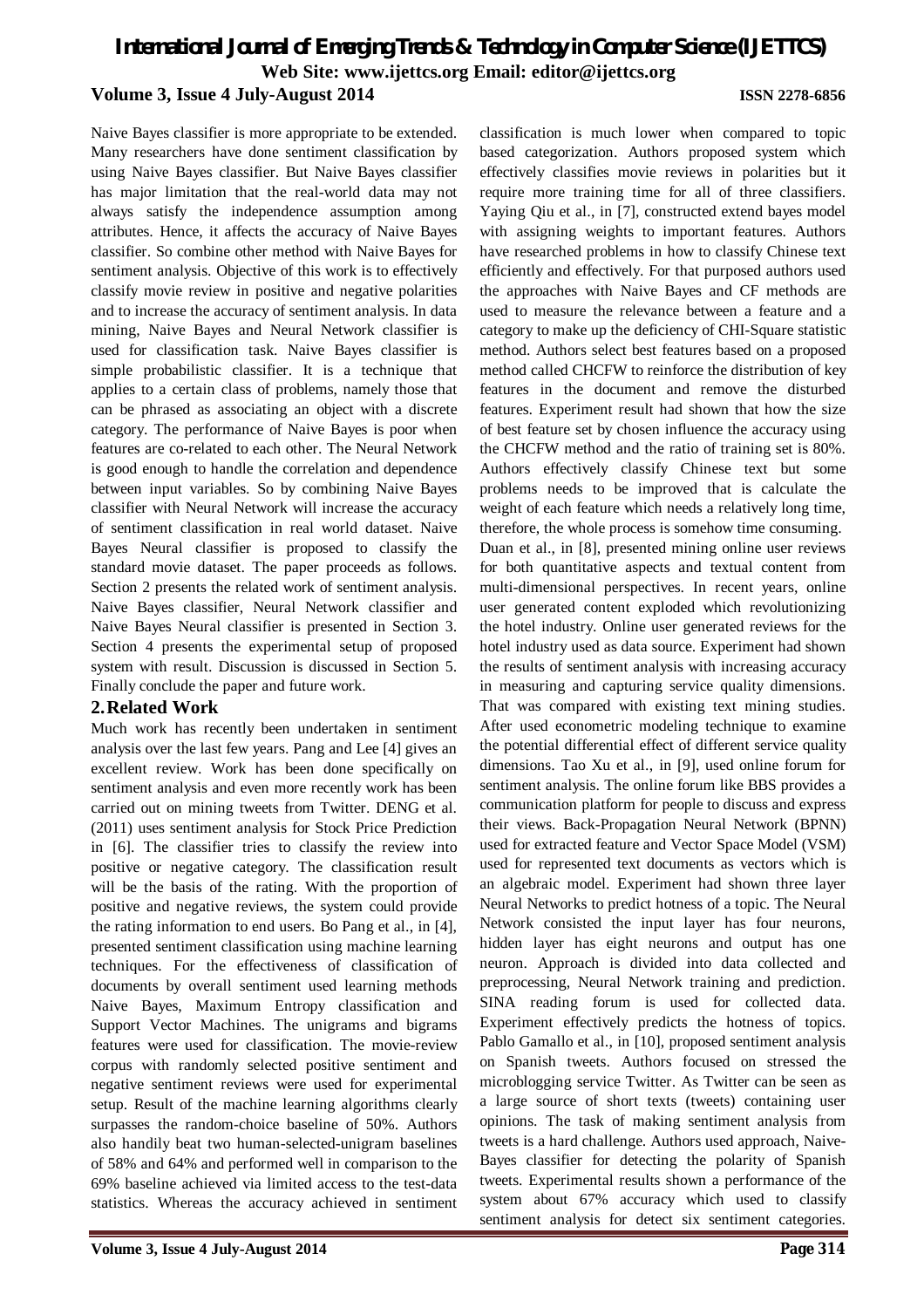Mohamed Abdel Fattah, in [11], sentimentally classifies movie reviews. Authors used Gaussian Mixture Model (GMM) and Feed Forward Neural Network (FFNN) for sentiment classification. GMM has been exploited since it has often been found to provide good classification results. The achieved result using GMM is 81.5% based on accuracy measurement. A set of highest score sentences are chronologically specified as a document summary based on 30% compression rate by using feed forward neural network. Much of the work is done in sentiment analysis using Naive Bayes classifier [4], [7], [12] and [13]. Many researchers used Naive Bayes classifier to analyze sentiment over movie review dataset. Problem with Naive Bayes classifier is always assume conditional independence that clearly does not hold realworld situation. Literature survey seen that there is not work done in sentiment analysis of movie review using Neural Network. Neural Network is universal approximater for correlated data.



**Figure 1:** Proposed System

#### **3.METHODOLOGY**

A modern approach towards sentiment classification is to use machine learning techniques which inductively build a classification model of a given set of categories by training several sets of labeled document. Popular data mining methods include Naive Bayes, K-Nearest Neighbour, Support Vector Machines and Neural Network. In proposed system, Naive Bayes and Neural Network supervised methods are used for classification.

#### **3.1 Architecture**

The proposed system architecture is shown in Figure 1. Input to proposed system is the Movie review dataset [14] and keyword dictionary. The WordStat Dictionary [15], is the commonly used dictionary in sentiment analysis. WordStat dictionary contains words according to multiple categories, including positive or negative. This dictionary includes 354 positive words and 2396 negative words. Data reprocessing is done by Bag of Words (BOW) model. In BOW model, the occurrence of each word is used as a feature for training a classifier. It is also used for unigram feature for classification. A unigram feature marks the presence or absence of a single word within a text. The processed data is passed to Naive Bayes classifier and Neural Network classifier for classification. Testing file is the one of the input of sentiment analysis. Trained Naive Bayes classifier and Neural Network classifier is a second input given to both sentiment analysis blocks. Sentiment analysis using Naive Bayes and Neural Network classifier is produced the output and evaluates confusion matrix. A confusion matrix contains information about actual and predicted classifications done by classifier. After that depending on confusion matrix size, sentiment analysis using combined Naive Bayes (NB) and Neural Network (NN) approach gives correct result of classification.

#### **3.2 Naive Bayes Classifier**

Naive Bayes classifier is a simple model for classification [16]. It is simple and works well on text classification. It is a probabilistic classifier based on applying Bayes' theorem with strong independence assumptions. This is the simplest form of Bayesian Network, in which all attributes are independent given the value of the class variable. This is called conditional independence. It assumes each feature is conditional independent to other features given the class. A Naive Bayes classifier is a technique that applies to a certain class of problems, namely those that phrased as associating an object with a discrete category. From numerical based approach group, Naive Bayes has several advantages such as simple, fast and high accuracy. In K. Ming Leung [17] describes the Bayes rule.

$$
\gamma(\alpha \, | \, \beta) = \frac{\gamma(\alpha) * \gamma(\beta \, | \, \alpha)}{\gamma(\beta)}
$$

Where  $\alpha$  : Specific class

 $β:$  Document wants to classify

γ(α) and γ(β) : Prior probabilities

 $\gamma(\alpha | \beta)$  and  $\gamma(\beta | \alpha)$ : Posterior probabilities

The value of class  $\alpha$  might be positive or negative. Document is a review of particular movie. The multinomial model [18] of Naive Bayes captures word frequency information in documents. The Maximum Likelihood Estimate (MLE) is simply the relative frequency and corresponds to the most likely value of each parameter given the training data. For the prior probability this estimate is shown in Equation 1.

$$
\gamma(\alpha) = \frac{N_c}{N} \tag{1}
$$

Where  $N_c$ : The number of documents in class  $\alpha$ N : Total number of documents

In Multinomial model, assumes attribute values are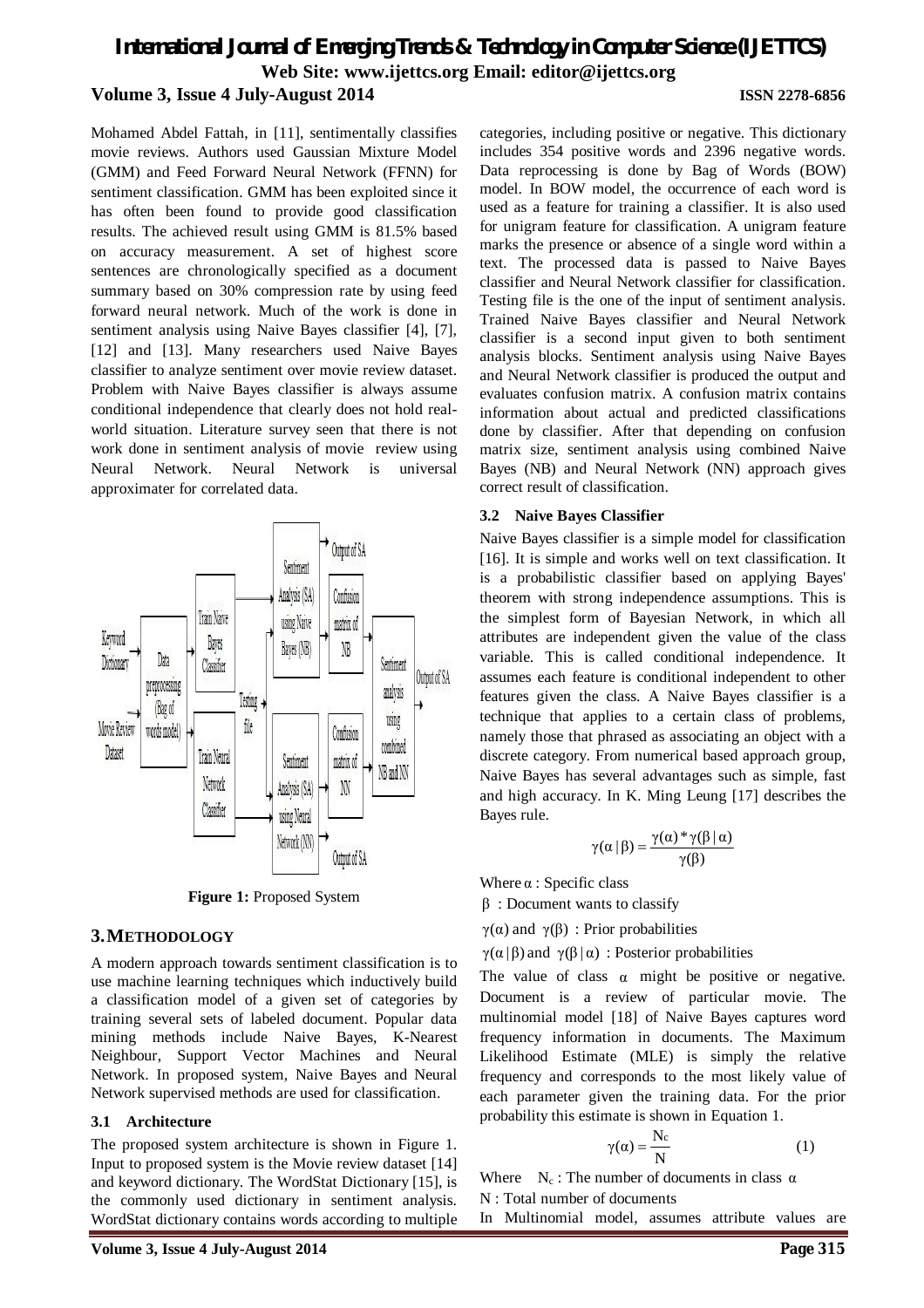independent of each other given for the particular class  $\gamma(\beta | \alpha) = \gamma(\omega) \dots \omega_{\text{nd}} | \alpha)$ . In the multinomial model, a document is an ordered sequence of word events, drawn from the same vocabulary V. Assume that the lengths of documents are independent of class. Thus, each document β<sup>i</sup> is drawn from a multinomial distribution of words with as many independent trials as the length of  $β<sub>i</sub>$ . This yields the familiar bag-of-words representation for documents. The BOW model [5] is commonly used in methods of document classification, where the (frequency of) occurrence of each word is used as a feature for training a classifier. From given documents, a predefined list of words appearing in the documents (the dictionary) and computes the vectors of frequencies of the words as appear in the documents. The angle between the two vectors is a widely used measure of closeness between documents. Let W be the dictionary - the set of all terms (words) that occur at least once in a collection of documents D. The BOW representation of document  $d_n$  is a vector of weights  $(\omega_{1n}...\omega_{|\mathbf{W}|\mathbf{n}})$ . In the simplest case, the weights  $\omega_{in} \in 1, -1$  and denote the presence or absence of a particular term in a document. More commonly, ωin represent the frequency of the ith term in the nth document, resulting in the term frequency representation. The transformation of a document set D into the BOW representation enables the transformed set to be viewed as a matrix, where rows represent document vectors, and columns are terms. A unigram feature marks the presence or absence of a single word within a text. Estimate the conditional probability  $\gamma(\omega|\alpha)$  as the relative frequency of term  $\omega$  in documents belonging to class  $\alpha$  including multiple occurrences of a term in a document.

$$
\gamma(\omega \mid \alpha) = \frac{\text{count}(\omega, \alpha) + 1}{\text{count}(\alpha) + |V|}
$$
 (2)

Where  $count(\omega, \alpha)$ : Number of occurrences of  $\omega$ 

in training documents from class  $\alpha$ 

count( $\alpha$ ) : Number of words in that class

| V | : Number of terms in the vocabulary

The problem with the MLE estimate is that it is zero for a term-class combination that did not occur in the training data. The training data are never large enough to represent the frequency of rare events adequately. To eliminate zero probability problem [18], use add-one or Laplace smoothing, this simply adds one to each count. Add-one smoothing can be interpreted as a uniform prior (each term occurs once for each class) that is then updated as evidence from the training data comes in. Then, the probability of a document given its class is simply the multinomial distribution presents in Equation 2. Finally classify new document using posteriori probability. Let  $\alpha_{NB}$  is the posterior probability,  $\alpha_j$  is one of the class from class α and β*<sup>i</sup>* is ith document.

$$
\alpha_{\text{NB}} = \text{arg max} \quad \alpha_i \in \alpha \prod_i \ \gamma(\beta \, i \mid \alpha_j)
$$

Some researches show that although the assumption independence between words in a document is not fully

met, it is obvious that the conditional independence assumption is rarely true in most real-world applications. A straightforward approach to overcome the limitation of Naive Bayes is to combine with Neural Network to represent explicitly the dependencies among attributes. Table 1 take as the example of movie review. Using Naive Bayes classifier classifies movie review in positive or negative category. Calculate priori probability of pos and neg by using Equation 1

$$
\gamma (pos) = 3/4
$$
  

$$
\gamma (neg) = 1/4
$$

Calculate maximum likelihood smoothing Naive Bayes estimate by using Equation 2

$$
\gamma
$$
 (like | pos) = (3 + 1) / (25 + 31) = 4/56 = 1/14

 $γ$  (boring  $|pos$ ) = (0 + 1) / (25 + 31) = 1/56

 $γ (good | pos) = (1 + 1) / (25 + 31) = 2/56 = 1/28$ 

| <b>Table 1: Example</b>                             |                 |                                                                                                                |              |  |
|-----------------------------------------------------|-----------------|----------------------------------------------------------------------------------------------------------------|--------------|--|
| Set                                                 | <b>Document</b> | Words                                                                                                          | <b>Class</b> |  |
|                                                     | 1               | I like movie.<br>It's story nice.                                                                              | pos          |  |
| Trainin<br>set<br>g                                 | 2               | Hero's acting is<br>good, I like it<br>but heroin role<br>is bad. Overall<br>is<br>movie<br>fantastic.         | pos          |  |
|                                                     | 3               | I like music,<br>which is<br>SO.<br>rocking.                                                                   | pos          |  |
|                                                     | 4               | Movie story is<br>good but ending<br>is just plain<br>boring<br>and<br>sadly.                                  | neg          |  |
| Test set                                            | 5               | I like director's<br>direction. The<br>location place<br>in movie is so<br>boring. But still<br>movie is good. | ?            |  |
| $\gamma$ (like $ neg  = (0 + 1) / (12 + 31) = 1/43$ |                 |                                                                                                                |              |  |

 $\gamma$  (like | neg) =  $(0 + 1) / (12 + 31) = 1/43$ 

$$
\gamma
$$
 (boring | neg) = (1 + 1) / (12 + 31) = 2/43

 $γ (good | neg) = (1 + 1) / (12 + 31) = 2/43$ 

Calculate posteriori probability

- $γ (pos | d5) = 3/4 * 1/14 * 1/56 * 1/28 = 3.4165e-5$
- $\gamma$  (neg | d5) = 1=4  $*$  1/43  $*$  2/43  $*$  2/43 = 1.2577e- 5

 $γ (pos | d5) > γ (neg | d5)$ 

 $\gamma$  (pos | d5) is maximum means probability of positive words in document 5 is maximum so document 5 is positive.

#### **3.3 Neural Network Classifier**

Neural Network has emerged as an important tool for classification. The recent vast research activities in neural classification have established that Neural Networks are a promising alternative to various conventional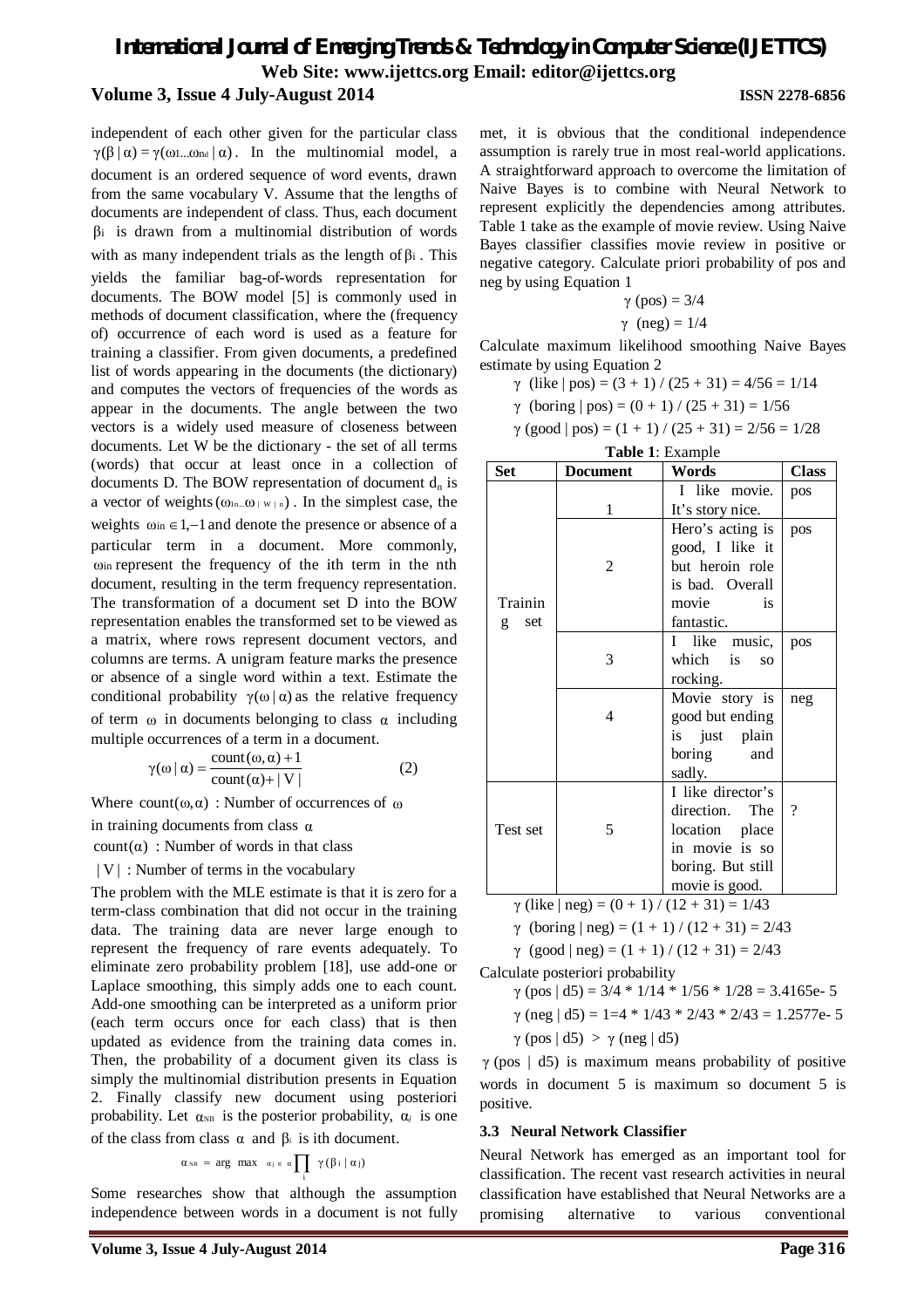classification methods. The Neural Network with appropriate network structure handles the correlation or dependence between input variables. The advantage of Neural Networks [19] lies in the some theoretical aspects. First, Neural Networks are data driven self-adaptive methods in that they can adjust themselves to the data without any explicit specification of functional or distributional form for the underlying model. Second, Neural Networks are a nonlinear model, which makes them flexible in modeling real world complex relationships. Finally, Neural Networks are able to estimate the posterior probabilities, which provide the basis for establishing classification rule and performing statistical analysis. Neural Networks [20] have been successfully applied to a variety of real world classification tasks in industry, business and science.





Figure 2, shows the structure of Neural Network [21]. Neural Network constructs using input layer, hidden layer and output layer. Each layer is made up of units. The inputs to the network correspond to the attributes measured for each training tuple. The inputs are fed simultaneously into the units making up the input layer. These inputs pass through the input layer and are then weighted and fed simultaneously to a second layer of neuron like units, known as a hidden layer. The outputs of the hidden layer units are input to another hidden layer and so on. Each output unit takes, as input, a weighted sum of the outputs from units in the previous layer. Neural network is used for both classification, to predict the class label of a given document or prediction, to predict a continuous-valued output. For classification, one output unit may be used to represent two classes for example the value 1 represents one class and the value 0 represents the other. If there are more than two classes, then one output unit per class is used. Let  $\alpha$  and  $\beta$  be an input and output of input, hidden and output layer respectively.

$$
\beta i = \alpha i \tag{3}
$$

Where  $\alpha_i$ : input of an input unit i in input layer β<sup>i</sup> : Output of an Input unit i in input layer

$$
\rho \alpha_j = \sum_i \omega_{ij} \beta_j \tag{4}
$$

Where  $\omega_{ij}$ : Weight from unit i to j

 $\beta_j$ : Output of an Input or Hidden unit j in

Input layer or Hidden layer respectively  $\rho_{\alpha j}$ : Input of Hidden unit or Output unit j in Hidden layer or Output layer respectively

$$
\partial \beta_j = \frac{1}{1 + e^{-\lambda_j \alpha_j}}\tag{5}
$$

Where  $\rho_{\alpha j}$ : Input of hidden unit or output unit j in Hidden layer or Output layer respectively  $\partial \beta_i$ : Output of hidden unit or output unit j in Hidden layer or Output layer respectively For example, classification is done using Neural Network classifier which takes example from Table 1. First assign input values to input layer and the weights in the network are initialized to small random numbers (e.g., ranging from -0.1 to 1.0 or -0.5 to 0.5) and assume  $\lambda = 1$ . Figure 3 shows the initial values of input and weight of Neural Network.



**Figure 3:** The initial values of input and weight of Neural Network.

To calculate Output of Input layer by using Equation

$$
\beta_1 = \alpha_1 = 2
$$
  
\n
$$
\beta_2 = \alpha_2 = 0
$$
  
\n
$$
\beta_3 = \alpha_3 = 1
$$

To calculate Input of Hidden Layer by using Equation 4

$$
\rho_{\alpha4} = \omega_{14} \cdot \mathcal{G} \beta_{1} + \omega_{24} \cdot \mathcal{G} \beta_{2} + \omega_{34} \cdot \mathcal{G} \beta_{3}
$$
  
= 0.1 \* 2 + 0.1 \* 0 + 0.1 \* 1 = 0.3  

$$
\rho_{\alpha5} = \omega_{15} \cdot \mathcal{G} \beta_{1} + \omega_{25} \cdot \mathcal{G} \beta_{2} + \omega_{35} \cdot \mathcal{G} \beta_{3}
$$

$$
= 0.2 * 2 + 0.2 * 0 + 0.2 * 1 = 0.6
$$

To calculate Output of Hidden Layer by using Equation

$$
\rho_{\beta_4} = \frac{1}{1 + e^{-0.3}} = 0.57444
$$

$$
\rho_{\beta_5} = \frac{1}{1 + e^{-0.6}} = 0.64565
$$

To calculate Input of Output layer by using Equation 4

$$
\partial_{\alpha 6} = \omega_{46} \rho_{\beta 4} + \omega_{56} \rho_{\beta 5}
$$
\n= 0.5 \* 0.57444 + 0.5 \* 0.64565  
\n= 0.610045  
\n
$$
\partial_{\alpha 7} = \omega_{47} \rho_{\beta 4} + \omega_{57} \rho_{\beta 5}
$$
\n= 0.2 \* 0.57444 + 0.2 \* 0.64565  
\n= 0.24401  
\n
$$
\partial_{\alpha s} = \omega_{48} \rho_{\beta 4} + \omega_{58} \rho_{\beta 5}
$$
\n= 0.1 \* 0.57444 + 0.1 \* 0.64565  
\n= 0.639001

To calculate Output of Output Layer by using Equation 5

$$
\partial_{\beta_6} = \frac{1}{1 + e^{-0.610045}} = 0.647951
$$

$$
\partial_{\beta_7} = \frac{1}{1 + e^{-0.24401}} = 0.560701
$$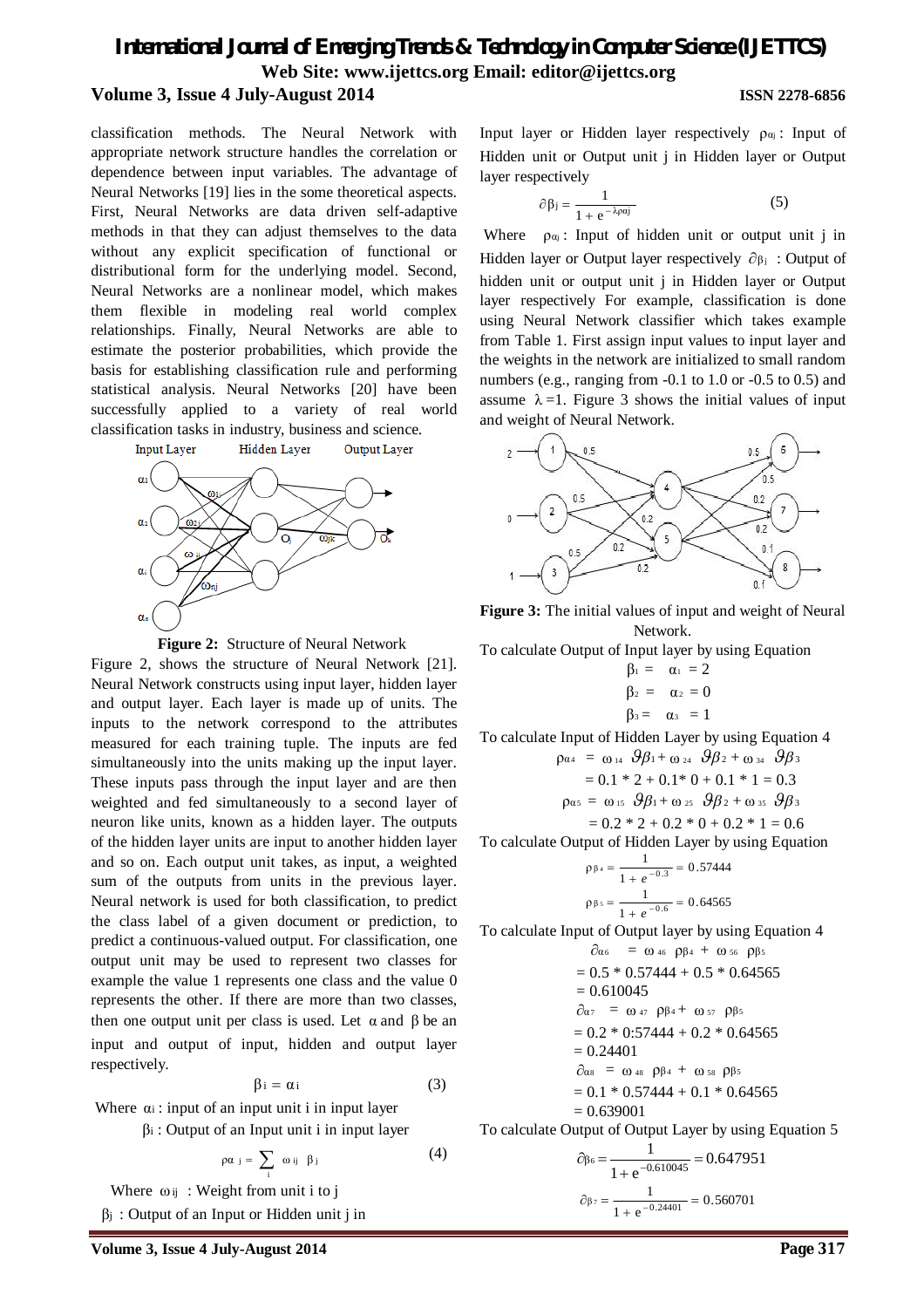# *International Journal of Emerging Trends & Technology in Computer Science (IJETTCS)* **Web Site: www.ijettcs.org Email: editor@ijettcs.org**

**Volume 3, Issue 4 July-August 2014 ISSN 2278-6856**

$$
\partial_{\beta s} = \frac{1}{1 + e^{-0.6390014}} = 0.6545276
$$

Output = [0.647951 0.560701 0.6545276]

Output = [Positive Neutral Negative]

Predicted output is negative. The output matrix selects maximum value as output. So in given example test file is negative.

#### **3.4 Naive Bayes Neural Classifier**

The Naive Bayes Neural classifier is a classifier whose output is based on Naive Bayes and Neural Network classifier output. The output of Naive Bayes and Neural Network classifier is differentiated by using confusion matrix.

**Table 2**: Confusion Matrix Structure

|                 | <b>Expected Output</b> |           |
|-----------------|------------------------|-----------|
|                 | Correct output         | Incorrect |
| <b>Predicte</b> |                        | output    |
| d               | Incorrect output       | Correct   |
| Output          |                        | output    |

A confusion matrix is a visualization method typically used in supervised learning. Table 2 shows the structure of confusion matrix. Each column of the matrix represents the instances in an expected class, while each row represents the instances in a predicted class. One benefit of a confusion matrix is that it is easy to see if the system is confusing two classes. When a data set is unbalanced (when the number of samples in different classes vary greatly) the error rate of a classifier is not representative of the true performance of the classifier. The diagonal of confusion matrix is indicated the correct classifications. The remaining values of confusion matrix is indicated the incorrect classifications. The size parameter is used for differentiating Naive Bayes classifier from Neural Network. The size of confusion matrix of Naive Bayes and Neural Network represented by  $\tau$ (sna) and  $\sigma$ (snn) respectively. Correct output of classification is assign to  $\psi$  (out). Let  $\alpha$  and  $\beta$  be the output of Naive Bayes and Neural Network classifier respectively. Either of following statement is true.

(1) If  $\tau(\text{sna}) = 1$  then  $\psi(\text{out}) = \alpha$ 

(2) But if  $\tau(\text{sna}) \neq 1$  and  $\sigma(\text{snn}) = 1$  then  $\psi(\text{out}) = \beta$ 

(3) But if  $\tau(\text{sna}) \neq 1$  and  $\sigma(\text{snn}) \neq 1$  then  $\psi(\text{out}) = \alpha$ 

Table 3 shows values which Naive Bayes classifier gives predicted output is 1 and expected output is 1 for example shown in Table 1.

**Table 3**: Confusion Matrix of Naive Bayes Classifier

| Predicted |  |
|-----------|--|
| Output    |  |

Confusion matrix returns correct output as 1 means expected and predicted output is same, where Neural Network gives predicted output as a -1 and expected output as a 1 of given example, shown in Table 4.

| <b>Table 4:</b> Confusion Matrix of Neural Network Classifier |  |
|---------------------------------------------------------------|--|
|---------------------------------------------------------------|--|

|                  | <b>Expected Output</b> |  |
|------------------|------------------------|--|
|                  |                        |  |
| <b>Predicted</b> |                        |  |
| Output           |                        |  |

From Table 3 shows Naive Bayes gives expected and predicted output is same. Confusion matrix of Naive Bayes returns correct output and size is  $\tau(sna) = 1$  and from Table 4 gives incorrect output and that time size is σ(snn) = 2. So Naive Bayes Neural *classifier* gives output of Naive Bayes. Naive Bayes Neural classifier is classifying such combining correct output of training dataset

## **4.RESULT**

The movie review dataset is used for this work that is provided by [4]. Experimental setup contains simulation environment, parameters and performance metrics. Generally performance metrics are used for calculate one of the metrics like size, execution time, performance accuracy of system.

#### **4.1 Simulation Environment and Parameters**

The proposed system performance is evaluated using MATLAB R2012a environment. The keyword dictionary and movie review dataset is input to proposed system. The WordStat Dictionary is downloaded from Bill McDonald's website [15]. It is commonly used dictionary in sentiment analysis. It contains positive and negative words. This dictionary has 2683 total keywords which includes 354 positive words and 2396 negative words. For experimental work, select a ready-to-use and clean dataset of movie reviews domain [14]. The movie review dataset contains 2000 text files in which 1000 labeled as positive reviews and the rest 1000 labeled as negative reviews.

#### **4.2 Performance Metrics**

Performance metrics are used for the analysis of classifier accuracy. The proposed system is evaluated performance using accuracy parameter. Accuracy is calculated by Equation 6.

$$
Accuracy=100-\frac{Number of InCorrectample*100}{TotalNumber of sample}
$$
 (6)

#### **4.3 Experimental Result**

In experiment, Naive Bayes classifier and Neural Network classifier is used for classifying the polarity of the documents in the dataset. In training phase, train the classifiers with features for movie review dataset. A unigram feature is used to marks the presence or absence of a single word within a text. In experiment, a bag of words was represented by a vector containing values indicating the number of times each feature occurred in the document. After conducting experiment, the proposed system is shown polarity classification result on given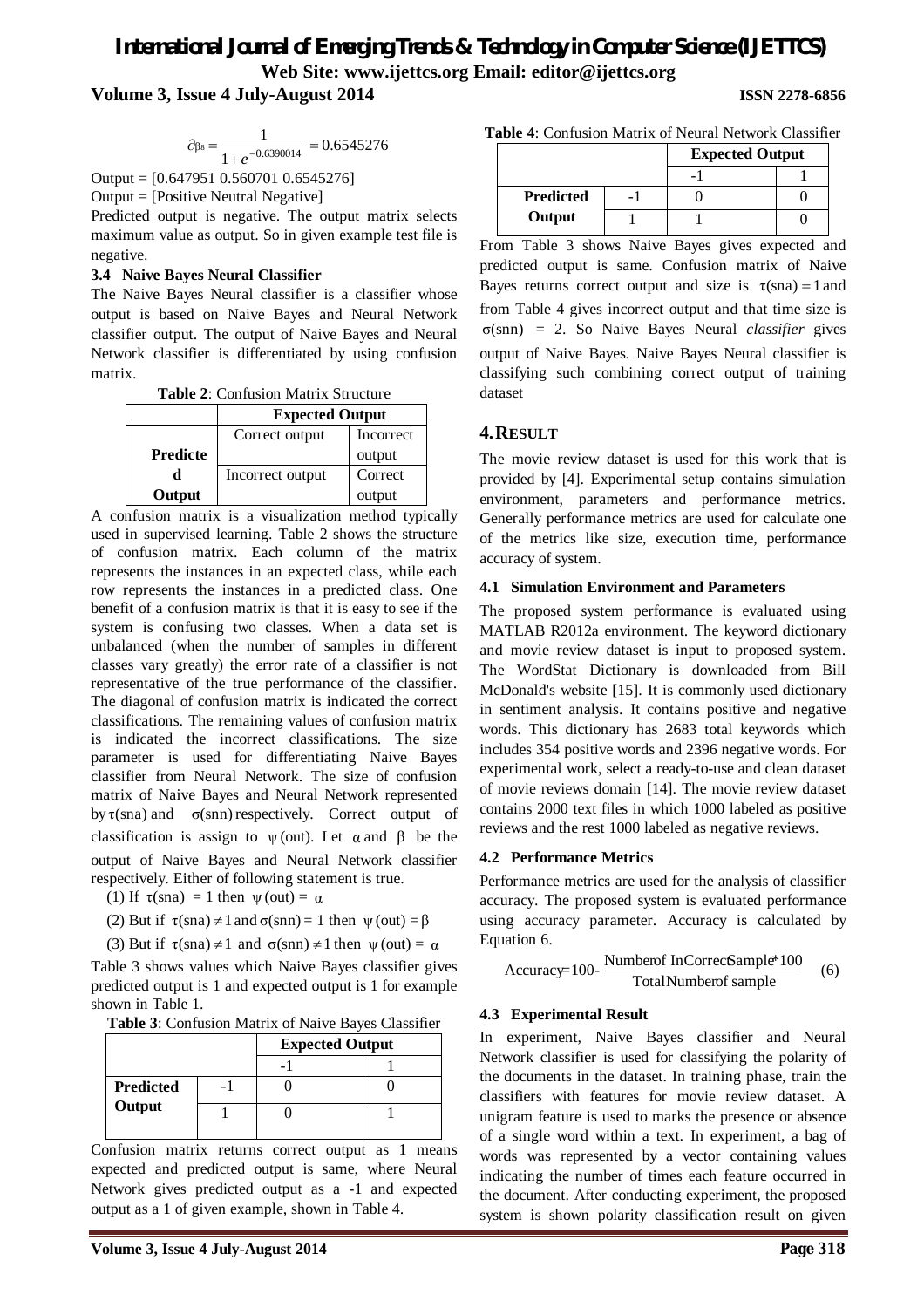movie review. In which test one of the review from dataset and checks that review is positive or negative polarity. Table 5 shows result after experimented system which found 1247 correct samples from 2000 review using Naive Bayes classifier. Correct samples 999 are found by Neural Network classifier. From combing result of Naive Bayes and Neural Network classifier, Naive Bayes Neural classifier found 1613 correct samples.

| <b>Table 5: Result of Experiment</b> |                |         |           |  |
|--------------------------------------|----------------|---------|-----------|--|
| Total No.                            | Classifier     | Correct | Incorrect |  |
| of                                   |                | Sample  | Sample    |  |
| Reviews                              |                |         |           |  |
|                                      |                |         |           |  |
|                                      | Naive          | 1247    | 753       |  |
|                                      | <b>Bayes</b>   |         |           |  |
|                                      | classifier     |         |           |  |
|                                      | Neural         | 999     | 1001      |  |
| 2000                                 | <b>Network</b> |         |           |  |
|                                      | classifier     |         |           |  |
|                                      |                |         |           |  |
|                                      | Naive          | 1613    | 387       |  |
|                                      | <b>Bayes</b>   |         |           |  |
|                                      | Neural         |         |           |  |
|                                      | classifier     |         |           |  |
|                                      |                |         |           |  |

### **5.DISCUSSION**

The classification is done by using data mining techniques that are Naive Bayes classifier and Neural Network Classifier. In training phase, the Naive Bayes classifier is trained. Movie review test file is tested using trained classifier. The polarity classification is shown as the result of proposed system. That may be either positive or negative review. In Table 6, shows the accuracy results of classifier. Accuracy is calculated by using Equation 6. After experiment, the result of sentiment analysis using Naive Bayes classifier is obtained 62.35% accuracy on training data because of its strong independence assumptions among features independent to other features given the class.

| <b>Dataset</b> | <b>Feature</b> | <b>Classifier</b> | <b>Performance</b><br>Accuracy of<br><b>Classifier</b> |
|----------------|----------------|-------------------|--------------------------------------------------------|
|                |                | Naive Bayes       | 62.35%                                                 |
|                |                | Classifier        |                                                        |
|                |                | Neural            | 49.95%                                                 |
| Movie          | Unigram        | <b>Network</b>    |                                                        |
| Review         | (Bag of        | Classifier        |                                                        |
| Dataset        | words)         | Naive Bayes       |                                                        |
|                |                | Neural            | 80.65%                                                 |
|                |                | Classifier        |                                                        |
|                |                |                   |                                                        |

**Table 6:** Accuracy of Classifier

Table 6 shows accuracy of sentiment analysis using Naive Bayes classifier with unigram feature. The Neural

Network with appropriate network structure handles the correlation between input variables. Using Neural Network classifier, the accuracy of sentiment analysis is obtained 49.95% on training dataset. Neural Network provides better result in complex domain. The sentiment analysis using Naive Bayes Neural classifier is giving the correct output. The correct output is obtained by combining the predicted output of Naive Bayes result and Neural Network classifier result along with actual output using confusion matrix. From assumptions of dependency and independency among features, result of Naive Bayes and Neural Network classifier is improved by using Naive Bayes Neural classifier. Table 6 shows accuracy of sentiment analysis using Naive Bayes Neural classifier, which is 80.65% for training movie review dataset.

### **6.CONCLUSION**

Sentiment analysis play vital role to make decision like movie review domain. Due to its tremendous value for practical applications, there has been an explosive growth of both research in academia and applications in the industry. In this study, an experiment is conducted on Movie Review dataset. The Naive Bayes classifier and Neural Network classifier is used to train dataset. Movie review is classified by using Naive Bayes, Neural Network and Naive Bayes Neural classifier. Accuracy of sentiment analysis is increased by proposed system from dependence and independence assumptions among features. In future, apply this work on clustering domain for movie review dataset for opinion mining applications where the cluster based features are used to address the problem of scarcity of opinion annotated data in a language.

#### **References**

- [1] N. M. Shelke, S. Deshpande, V. Thakre, "Survey of techniques for opinion mining," International Journal of Computer Applications, vol.57, no.13, pp. 30-35, November 2012.
- [2] B. Seerat and F. Azam, "Opinion mining: Issues and challenges (a survey)," International Journal of Computer Applications, vol. 49, no. 9, pp. 42-51, July 2012.
- [3] P. Routray, C. K. Swain, S. P. Mishra, "A survey on sentiment analysis," International Journal of Computer Applications, vol. 76, no. 10, pp. 1-8, August 2013.
- [4] B. Pang, L. Lee, S. Vaithyanathan, "Thumbs up? sentiment classification using machine learning techniques," In Proceedings of the Conference on Empirical Methods in Natural Language Processing, pp. 79-86. July 2002.
- [5] M.Radovanovic, M. Ivanovic, "Text mining: Approaches and applications," vol. 38, no. 3, pp. 227-234,[Online].

Available:http://www.emis.de/journals/NSJOM/Paper s/383/NSJOM 3[Accessed: December 2013].